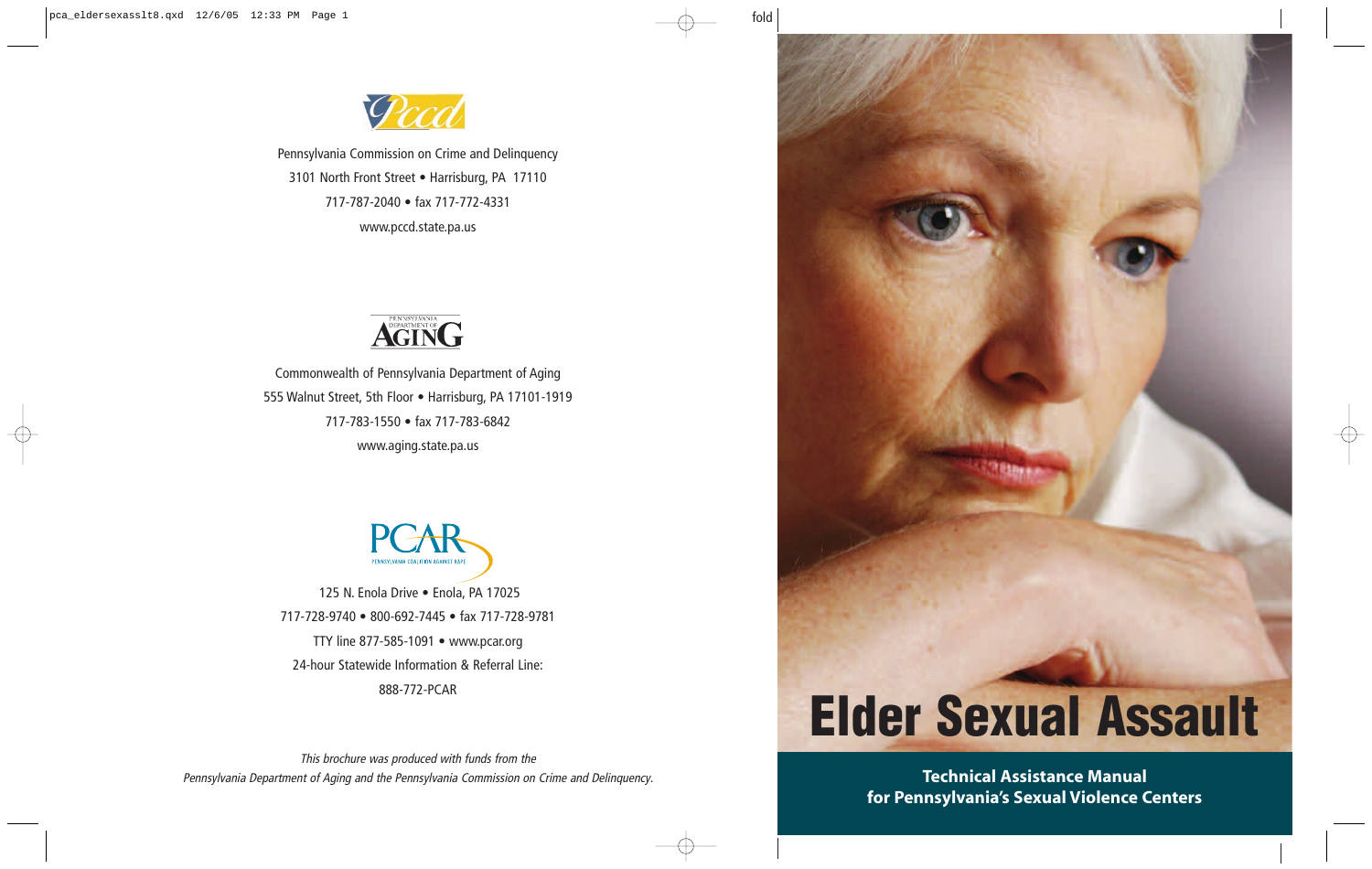# **Ann Burgess... Contributing Author**

Ann Burgess, R.N., D.N. Sc. is one of the most accomplished nurses in North America. Currently Professor of Psychiatric Mental Health Nursing at Boston College, she is the former van Ameringen Professor of Psychiatric Mental Health Nursing at the University of Pennsylvania School of Nursing.

Dr. Burgess co-founded one of the first hospital-based crisis intervention programs for rape victims at Boston City Hospital in 1972. Research at that program introduced the Rape Trauma Syndrome in 1974. This diagnosis has since gained admissibility in over 300 appellate court decisions.

Dr. Burgess has long since expanded her research interests to explore the use of children in pornography; heart attack patients and the return to work; sexual abuse and patterns of crime scenes; children as witnesses in child sex abuse trials; AIDS, ethics, and sexual assault; sexual abuse and exploitation of children; and infant kidnapping. Most recently, she has been studying patterns of trauma in elderly and handicapped rape victims and testing interventions for reducing post-trauma symptoms in rape victims.

Author of nine textbooks on psychiatric nursing and crisis intervention, Dr. Burgess has also authored ten books on assessment and treatment of child, adolescent, and adult sexual assault victims and serial offenders, including rapists, murderers, child molesters, and abductors. This includes the award winning Crime Classification Manual. She has co-authored over 135 articles and chapters in rape victimology, as well as six monographs for the Department of Justice on child sex rings, adolescent rape victimization, adolescent runaways, child molesters and abductors, juvenile prostitution, and infant abductions. She has maintained a private psychotherapy practice in the Massachusetts area since 1966.

Dr. Burgess was recognized in 1994 for her continuing achievements and contributions by election to the Institute of Medicine, a part of the National Academy of Sciences. In 1996, she chaired the National Research Council's Task Force on Violence Against Women.

Her continued commitment to research and investigate matters of sexual and violent crimes keeps her at the forefront of these issues, pushing the limits of mental health's appreciation for offenders and their victims.

All copy within this document that appears in a teal box has been written by Dr. Ann Burgess for PCAR.

to try to understand the avenues of communication in people with cognitive problems because they assume the elder does not understand.

Develop a system of communication whereby the elder can tell you "yes" or "no." Once established, one can try to work with the victim. Use comforting measures such as positioning pillows and adjusting covers. Talk in a soft, soothing voice but be sure the elder can hear. Avoidance of what happened is not a comfort. It is not necessary to dwell on it but address it. Suggestions are to say, "I know something happened to you; that you were hurt on your body. Can you show me or tell me about it?" It is critical to emphasize the person who hurt them has been taken away; that he or she is now safe. The sensory link is important to establish. Say, "I want to try to understand and talk with you the best way you can. Squeeze my hand if you understand. Nod or blink your eyes to let me know you understand."

Consistency of visits is important. Try to schedule the visit to the nursing home at a consistent time each visit. Short frequent visits are most therapeutic. Try to visit when the elder is not receiving nursing or other services. Avoid nap times. If no one is available on staff to visit a victim in a nursing home, refer to visiting nurse association who can provide a geropsychiatric nurse specialist for consultation and guidance.

(Dr. Ann Burgess for PCAR, 2004)

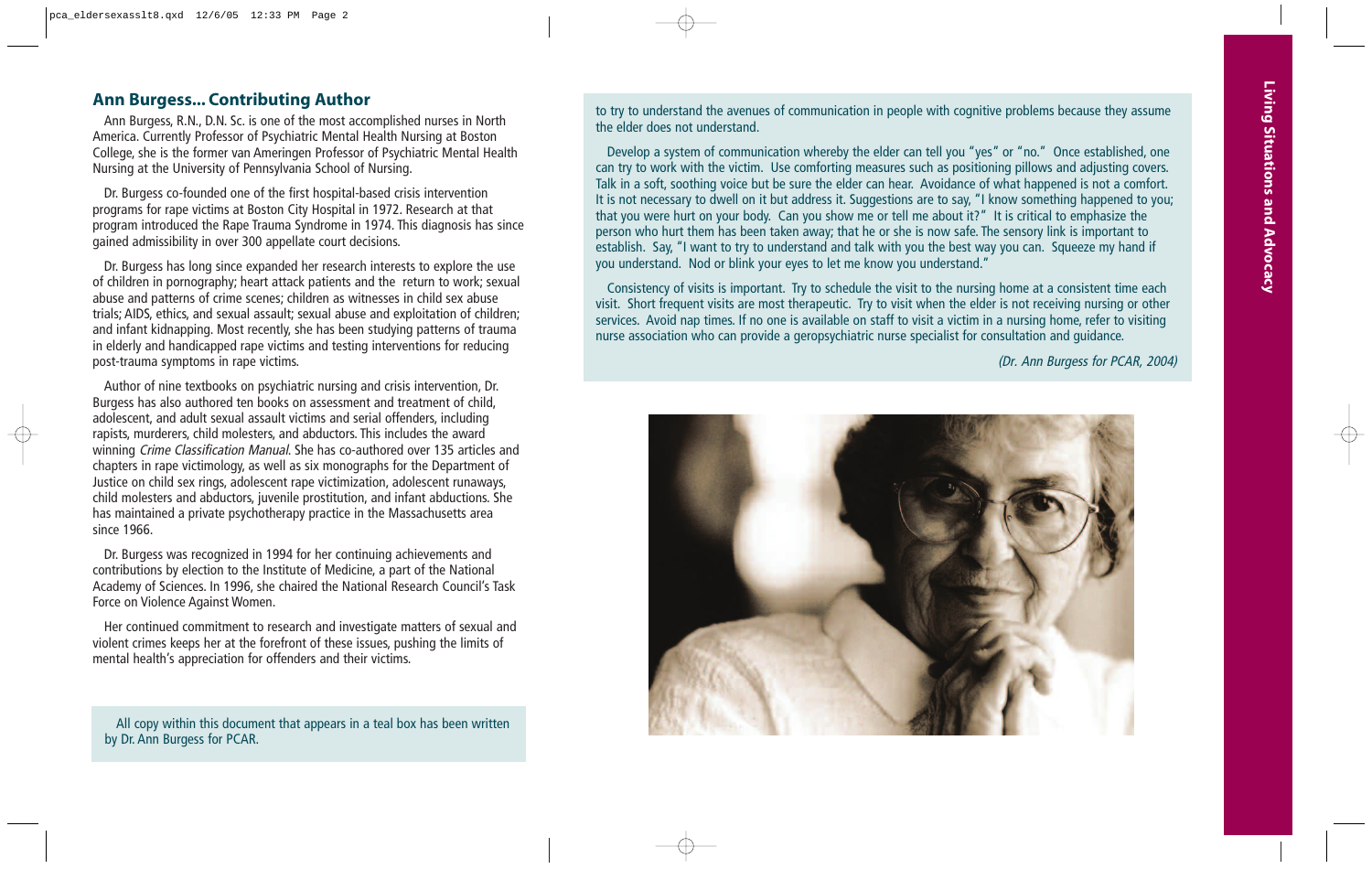Nursing Home. Three common nursing home sexual abuse victim profiles include: 1) physically disabled older resident, 2) cognitively impaired nursing home resident, and 3) physically impaired younger resident. The physically disabled older resident has no cognitive or mental impairment but requires assistance with mobility. The assistance may be short-term such as needing rehabilitation following surgery or long-term as in residents with complications from a stroke. The cognitively impaired resident has a primary diagnosis of Alzheimer's disease or other dementia and the physically impaired younger resident may have a physical impairment due to a chronic neuromuscular disorder such multiple sclerosis or amyotrophic lateral sclerosis (also known as ALS or Lou Gehrig's disease), or an impairment as a result of trauma from a motor vehicle accident or gunshot wound.

Nursing homes are, for the residents, precisely that  $-$  a home, and that the staff function as the resident's caregivers (in both a literal and figurative sense). The nursing home and its staff are perceived as "safe" and violations represent a more profound betrayal of trust than violations committed outside the sanctity of the home. (Ann Burgess for PCAR, 2004)

#### **Nursing homes**

Elder sexual abuse is most often being reported in nursing homes, by both employees and residents as

perpetrators. While research has found varying results as to whether or not sexual abuse occurs 4.5 percent of those 65 and older are in nursing homes. 1.1 percent is between 65 and 74, 4.7 percent are between 75 and 84, and 18.2 percent are 85 and older. While abuse is certainly happening in other care facilities and the community, this section is designed to help the advocate understand the culture of nursing homes since they tend to house the most vulnerable of elders.

U.S. Department of Commerce. U.S. Census Bureau. "The 65 Years and Older Population: 2000. Census 2000 Brief." October 2001.

#### **Suggested Approaches to Elder Victims in Nursing Homes**

Rape crisis services are much more difficult to provide for the physically handicapped and/or cognitively compromised patient. The critical first step to a traumatized elder in a nursing home is to try to establish contact and trust using a soothing approach and voice.

Talking therapy is usually not the treatment of choice. Expressive therapies, including music therapy and drawing, may be more useful to calm a frightened and anxious elderly resident. The elder's favorite music tapes played on a cassette can be soothing and calming during a 30-minute session with an elder victim. Just sitting quietly with the elder shows safety, compassion, and concern.

Do not avoid expressing you know something happened to the elder. Even if the victim has serious cognitive deficits as through a stroke, do not assume she does not understand. Staff sometimes fail

A 41-year-old man entered the unsecured door of an assisted living facility and raped an 83-year-old woman in her room. The woman reported she was awakened to the man being in her room and that he stated, "Don't scream or I am going to kill you." She further stated that he held her down and assaulted her, taunting her, and ordering her to use profanity. She refused. After the assault, the man ran into a facility employee and asked her to help him find a friend who he said worked at the facility. He then put his hand over her mouth and wrestled her to the ground, grabbing her checkbook. He escaped and the employee called 911. The police arrived at 2:45 a.m. and found the perpetrator a few blocks away. When shown videos of himself at the facility, he admitted he entered the premises to sexually assault someone. The victim's son reported that his mother's personality changed after the attack. She became withdrawn and reclusive, the opposite of her pre-assault life style.

## **Introduction**

Recognizing that the unique needs of senior victims of sexual violence are not being met, the Pennsylvania Coalition Against Rape (PCAR) and the Pennsylvania Department of Aging partnered to administer a grant from the Pennsylvania Commission on Crime and Delinquency to create an organized statewide approach to addressing elder sexual abuse. The overall goal of the project is to insure an appropriate response to sexual abuse that will not further traumatize the elder victim, but aid in his or her healing from the profound emotional and physical injury resulting from the sexual violence.

Initially, the project focused on the implementation of the Addressing Elder Sexual Abuse: Developing a Community Response curriculum, an interdisciplinary training curriculum to better equip sexual assault advocates and area agency on aging protective service workers to coordinate in their efforts to combat elder sexual abuse. This multimedia curriculum aimed to facilitate collaboration among professionals. This resource is available to you online: www.aging.state.pa.us under publications.

The project also seeks to provide sexual violence advocates with a tool in the form of a technical assistance manual to most effectively serve elder clients. **The goal of this technical assistance manual is to allow sexual violence advocates/counselors to become adept in dealing with elder clients as needed.** Advocates can peruse this guide to learn the basics of effectively working with elder clients, or utilize it in a crisis situation. For example, an advocate could quickly turn to the medial advocacy section when called to the hospital for an elder victim. Many sections end with on-line resources on each subject,

so advocates can learn more if they so desire. The PCAR library also houses a variety of books, articles, curriculum, and videos on elder sexual assault and other topics reviewed in this manual. The goal of creating this technical service manual is to make your job easier.

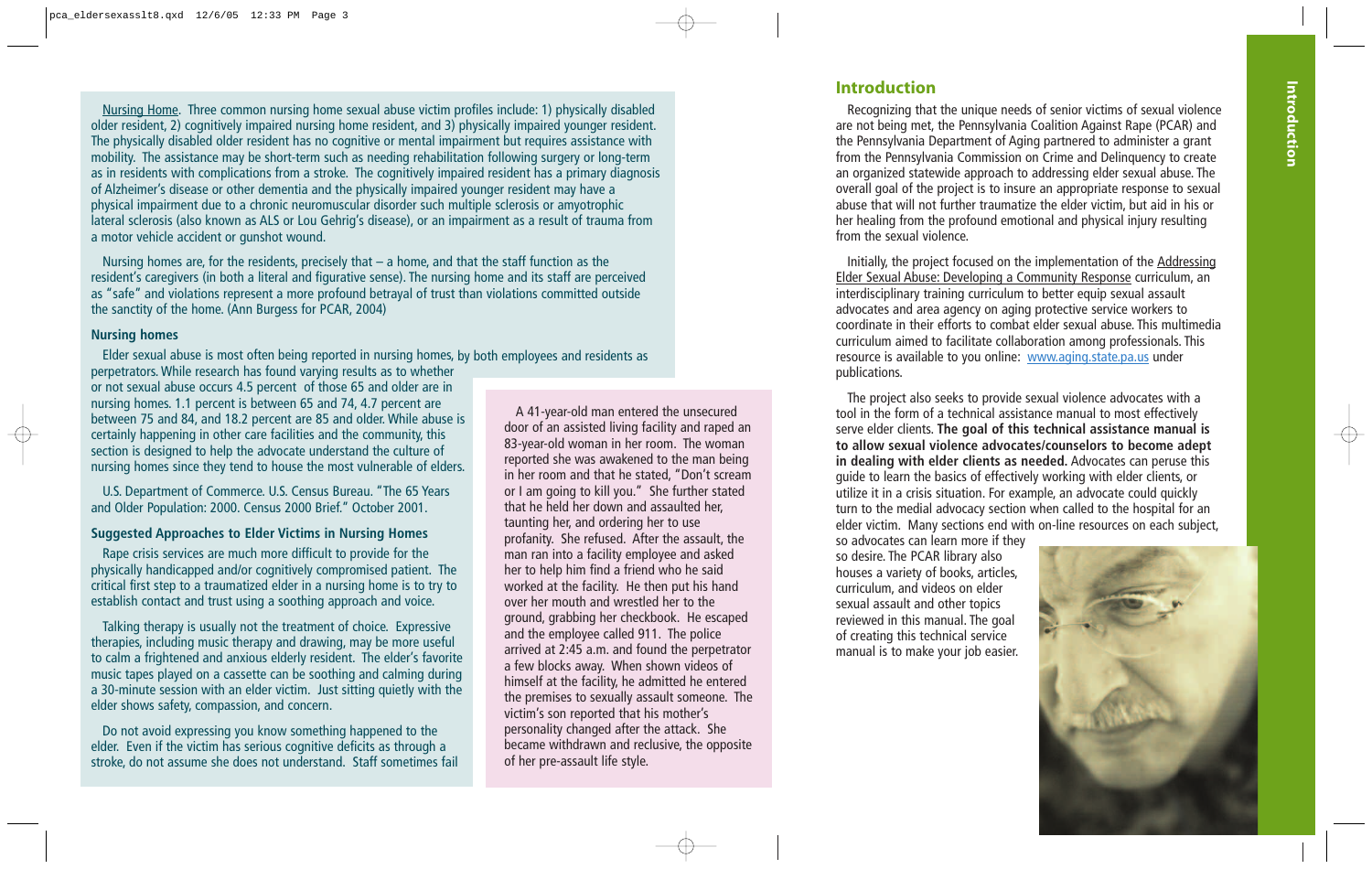# **Understanding Aging**

Older Americans, defined age 60 and above in Pennsylvania, are a large and growing segment of our population.

- Pennsylvania is second nationally in the number of 65 and older; Florida is the state with the largest number of seniors.
- One in five people in PA are 60 and older.
- By 2020, one in four people in PA will be 60 or older representing 25 percent of the Pennsylvania's population (U.S. Bureau of the Census, Census 2000 and PA Population Projections, Pennsylvania State Date Center, 1998).
- One in five older Pennsylvanians lives in or near poverty, and more than 200,000 are identified as members of a minority group. (www.aging.state.pa.us)
- Over the next 50 years, the population age 85 and older is expected to grow faster than any other age group.
- The female to male ratio is 100 to 70, and increases as age increases (Administration on Aging. "A Profile on Older Americans: 2003." www.aoa.dhhs.gov).

#### **10 Concepts on Aging**

The best time to learn how to grow old with dignity and grace is during the younger years, and the best place is everyday life. Understanding all aspects of the aging process enables us to understand more clearly those who are aged. The following general statements offer a foundation for studying the aging process.

- Aging is Universal. It is common to every population and is not just a modern-day phenomenon in western civilization.
- Aging is Normal. 'Growing up' is spoken of with respect; 'growing old' with fear. This fear develops from the stereotyped picture of aging as a loss of faculties, beauty, energy, and memory.
- Aging is Variable. Each individual ages in a unique way. The state of later life develops from former personal life patterns.



# **Nursing Home or Facility**

A facility that provides nursing care and related medical or other personal health services 24 hours a day and 7 days a week to individuals who require full-time care or supervision but do not need more intensive hospital-based care.

#### **Ombudsman**

A person who advocates for and protects the rights of older persons receiving long-term care services. An ombudsman is available at Area Agencies on Aging to investigate complaints made by or on behalf of older persons in long term care facilities, such as nursing facilities, personal care homes, and domiciliary care homes.

## **Personal Care Homes**

Any premises where four or more un-related adults who do not require nursing care reside and receive food, shelter and personal care, financial management or supervision for periods exceeding 24 continuous hours.

www.aging.state.ps.us to Long Term Care link under Quick Links to Definitions link

# **Living Situations of Elderly Victims and the Process of Recovery**

Independent Living. Seniors living independently include those living with their family and/or partners as well as those living alone. If the senior who is raped is alert, verbal and with minimal memory deficits, the sexual violence advocates generally follow usual protocol for support services as they do for adult victims in

general. That is, meet with the senior, assess social network support, provide crisis counseling, and work with the prosecutor's office if the case is scheduled for trial.

Assisted Living. An elder living in assisted living generally implies there is a protected environment that has safety features in place. That is, staff checks on them over 24-hour shifts, and meals and cleaning services are often provided.

When an elder is sexually assaulted in a perceived safe environment, such as assisted living and/or institution, it causes additional trauma because staff has been trusted and the sense of safety and security has been breached. Very often, the family feels guilty for not keeping the elder at home. Intervention for the elder needs to focus on verbal and nonverbal signs of stress, behavioral disorganization, aggression, functional ability, and health status. The traumatized elder needs careful observation and a good description of pre-assault behavior from family and staff members for a base line to assess changes.

A 68-year-old woman was raped and robbed of \$80 by an intruder who kicked down her door. The offender managed to get into the apartment building lobby and past a locked front door. The woman had just returned home and left the apartment door ajar. The man walked up to the woman's apartment and asked if he could use her phone. The woman answered that he could not and shut the door, but he kicked open the door, pulled out a knife, and ordered her not to scream. An hour later, the woman's husband returned home, found his wife in shock, and called 911. The husband's support and the encouragement provided by the sexual assault counselor/advocate and prosecutor enabled the victim to testify in court and helped to win a conviction.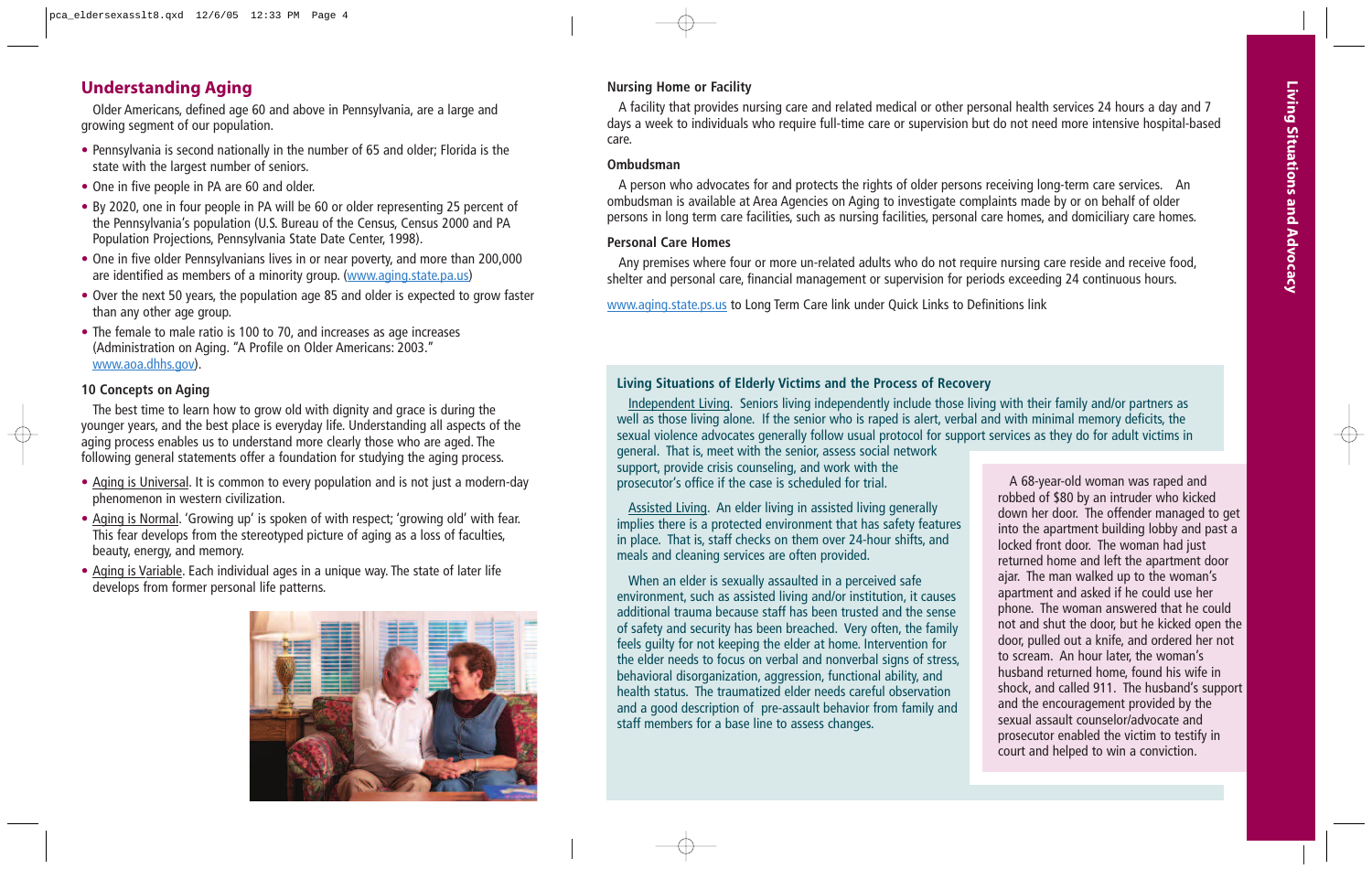# **Living Situations and Advocacy**

Many elder clients a sexual violence agency may see reside in a care institution or receive health care services from a number of community resources. This section should provide an overview of the variety of services available and how to best advocate for the victim within institutions. Understanding the culture of care could be an essential part of providing appropriate advocacy for the victim.

#### **Care Information: Definitions**

#### **Adult Day Services**

Services, generally provided on a part-time basis at community-based Adult Day Centers, that are designed to meet the needs of functionally impaired adults age 18 or older. The services include but are not limited to personal care, assistance with eating or using the toilet, assistance with taking medications, therapies and social activities. Adult Day Centers offer a protective supervised setting for these services and generally operate during normal business hours, five days a week. Some Centers offer services in the evenings and on weekends.

#### **Attendant Care (Personal Assistance Services)**

A wide range of supportive services or activities provided part-time or full-time to adults who have physical disabilities, in a way that recognizes and enhances the highest level of independence possible for each individual served. Essentially, personal assistance services are in-home personal services, flexibly adapted to the individual's needs and capabilities. The services of the attendant focus on personal services needs and may also include other inhome services.

#### **Continuing Care Retirement Communities**

Communities that offer a range of housing, support, and health care services so older people do not have to move when their needs change. Many offer independent and assisted living units as well as nursing home care, all at one campus.

#### **Domiciliary Care Homes**

Private residences with a family-like atmosphere that provide services for up to 13 persons; individuals and/or couples age 19 years or older. Domiciliary Care Homes must be certified by the Department of Aging and must meet state and federal fire, safety, health, sanitary, and program standards. Financial assistance with monthly charges may be available to persons with low to moderate income.

#### **Home Health Care**

Nursing and other health care services provided in your home as ordered or prescribed by your physician. These services are provided by registered nurses and/or licensed health aides and include but are not limited to skilled nursing services, therapies, personal care and daily living services, changing and reinforcing simple wound dressings, monitoring temperature, blood pressure and weight, performing simple measurements and tests, assisting with ambulation and medical equipment use and other auxiliary health services.

#### **Hospice Care**

Medical, psychological, and spiritual support to the terminally ill, as well as support for the patient's family, by a core interdisciplinary team of professionals and volunteers. The care is primarily based in the home, enabling families to remain together in peace, comfort, and dignity.

- Dying is Normal and Inevitable. It is difficult for many to accept the idea that while a full, satisfying life is being lived, death can be anticipated as a meaningful closure of life.
- Aging and Illness are Not Necessarily Coincidental. The stereotype image again lingers, but individuals should prepare for healthy old age through improved living habits in early and middle years.
- Older People Really Represent Three Generations. The group known as the "aged" covers the years 65-112, representing two, and often three, generations and may include parents, grandparents, and great-grandparents. No other age group includes such diversity.
- Older People Can and Do Learn. Capacity to learn new things and re-learn the old is not necessarily diminished by old age. Learning patterns may change from youth and the speed of learning may slow, but learning ability appears to be culturally determined, not restricted by years.
- Older People Can and Do Change. As one grows older, many adjustments become necessary. Mates die, housing situations change, new activities are developed, and new friendships established.
- Older People Want to Remain Self-directed. Where dependency on others for decision making exists among older people, it has often been learned as a direct result of loss of a sense of purpose and self-respect. To prevent this loss when older adults undergo life changes, their self-direction and sense of control should be maintained as much as possible, even if they become dependent in some ways.
- Older People are Vital Human Beings. Although physical disability is often associated with mental inadequacy, it should be recognized that the need for physical help in crossing the street does not mean that the person does not know where he is going.

Note: reprinted with permission. Elder Abuse Awareness Kit. National Association of Adult Protective Service Administrators for the National Center on Elder Abuse. March 2001. www.elderabusecenter.org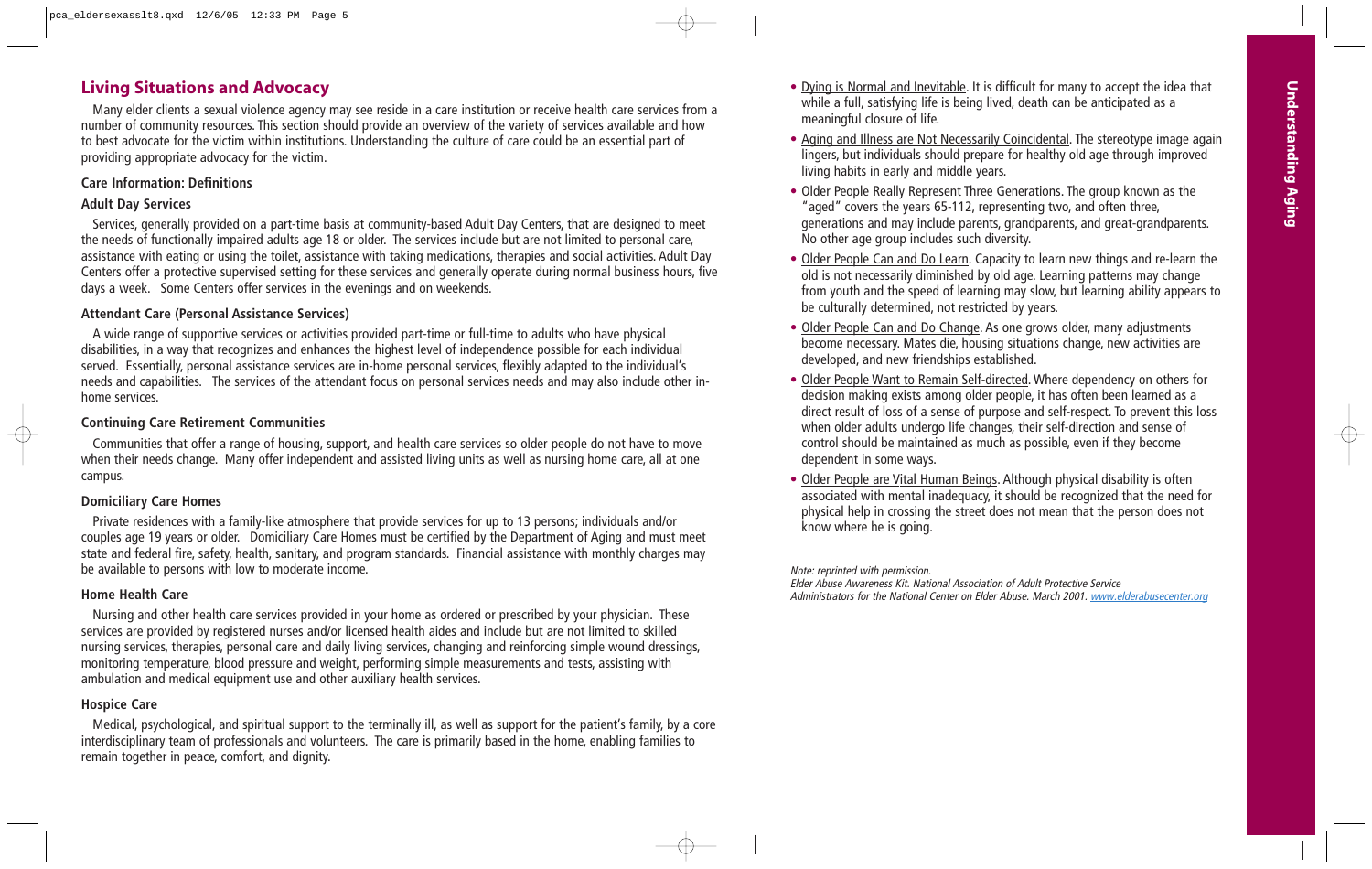# **Elder Sexual Assault**

Sexual offenders are attracted to vulnerability. Perpetrators seek out potential victims who they perceive as easy to overpower and manipulate. They look for those who would be unlikely to report the assault and who would not be deemed credible if the assault were reported.

Older adults are especially vulnerable to sexual violence, and elder sexual assault is one of Pennsylvania's most hidden crimes. Unfortunately, while elder sexual assault victims may require more assistance and specialized help, they often receive less services and intervention than younger victims for a number of reasons.

Certain factors associated with the aging process put the elder population at heightened risk. In some cases, people of advanced age need others to provide basic necessities and assistance with daily functions. These circumstances increase one's risk of sexual assault; elders are often victimized by those assisting them or those closest to them. Reduced cognitive or emotional functioning may also render older people more susceptible to sexual assault. Even for well elders, the social stigma of old age make them an easier target for perpetration and more likely to remain silent if victimized.

A working definition of elder sexual abuse: Any time a person 60 and over is forced, tricked, coerced, or manipulated into unwanted sexual contact. It also includes sexual contact with elders who are unable to grant informed consent or sexual contact between service providers and their elderly clients. www.preventelderabuse.org/nexus/hrklawsnik.html

For victim service providers, there are other key factors that should be recognized when exploring the hidden nature of this crime.

- Few resources are available for educating seniors and others about the prevention of sexual abuse.
- Anecdotal and research data are scarce on the efficacy of treatment programs in the area of elder sexual abuse.
- There is a history of discrimination against the elderly, as well as misperceptions and stereotypes against older adults that has put elders at an increased risk for sexual assault.
- Barriers to effective health care interventions include delayed reporting of the sexual abuse that results in failure to obtain a timely forensic evidentiary examination and treatment for injuries and infection.
- Little information is available on the motivation of offenders who sexually assault the elderly to provide direction for early detection to reduce offending behavior.

Employees: An employee is defined as any applicant or new employee who has been hired since July 1, 1998. Includes contract employees with direct contact with residents or unsupervised access to their personal living quarters. Also includes persons employed or contracted to provide care to a care-dependent individual for monetary consideration in the individual's residence.

Facility: The types of facilities covered by the Act are as follows: domiciliary care homes, home health agencies, long-term care nursing facilities, adult day care facilities, and personal care homes. The Act also includes any private or public organization which provides care to a care-dependent person in their residence.

Process: An applicant/new hire who has been a resident of the state for the last two years uninterrupted needs to obtain a "Request for Criminal History Background Check" from the nearest PA State Police barracks. The applicant/new hire will complete the application and forward it with a money order or cashiers check for \$10 made payable to "Commonwealth of PA" to the State Police for processing. The Act does allow for the provisional hire of an employee for 30 days if the employee can provide proof they have applied for the background check. If there is no criminal history record, the PSP will forward a letter stating the same. If there is a criminal record, the PSP will forward a copy of the rap sheet to the requester.

If the applicant has not been a PA resident for the two years before application, they will need to have a PSP criminal history background check completed and an FBI Background Check. The applicant will obtain an FBI fingerprint card either from their prospective employer or by contacting PDA. After obtaining the fingerprint card the applicant will go to police to be fingerprinted. The completed card (fingerprints and requested information) will be forwarded to PDA along with a money order, cashier's check, or certified check for \$24 made payable to "FBI".

The fingerprints will be forwarded to the FBI for processing by PDA. The normal processing time is between 60 and 90 days. The Act does allow for the provisional hire of an employee who requires an FBI check for 90 days, if the employee can provide proof they have applied for the background check. When the application has been processed by the FBI, the results will be returned to PDA. When there is no criminal history record information recorded, a clearance letter will be sent to the applicant/employer. If there is an open disposition for a prohibitive offense, a letter will be sent to the applicant requesting the disposition of the case for determination of eligibility for employment. If there is a conviction for one of the prohibitive offenses, a prohibitive hire letter will be forwarded to the applicant/employer.

Link to Pennsylvania Law on Protective Services for Older Adults www.pacode.com/secure/data/006/chapter15/chap15toc.html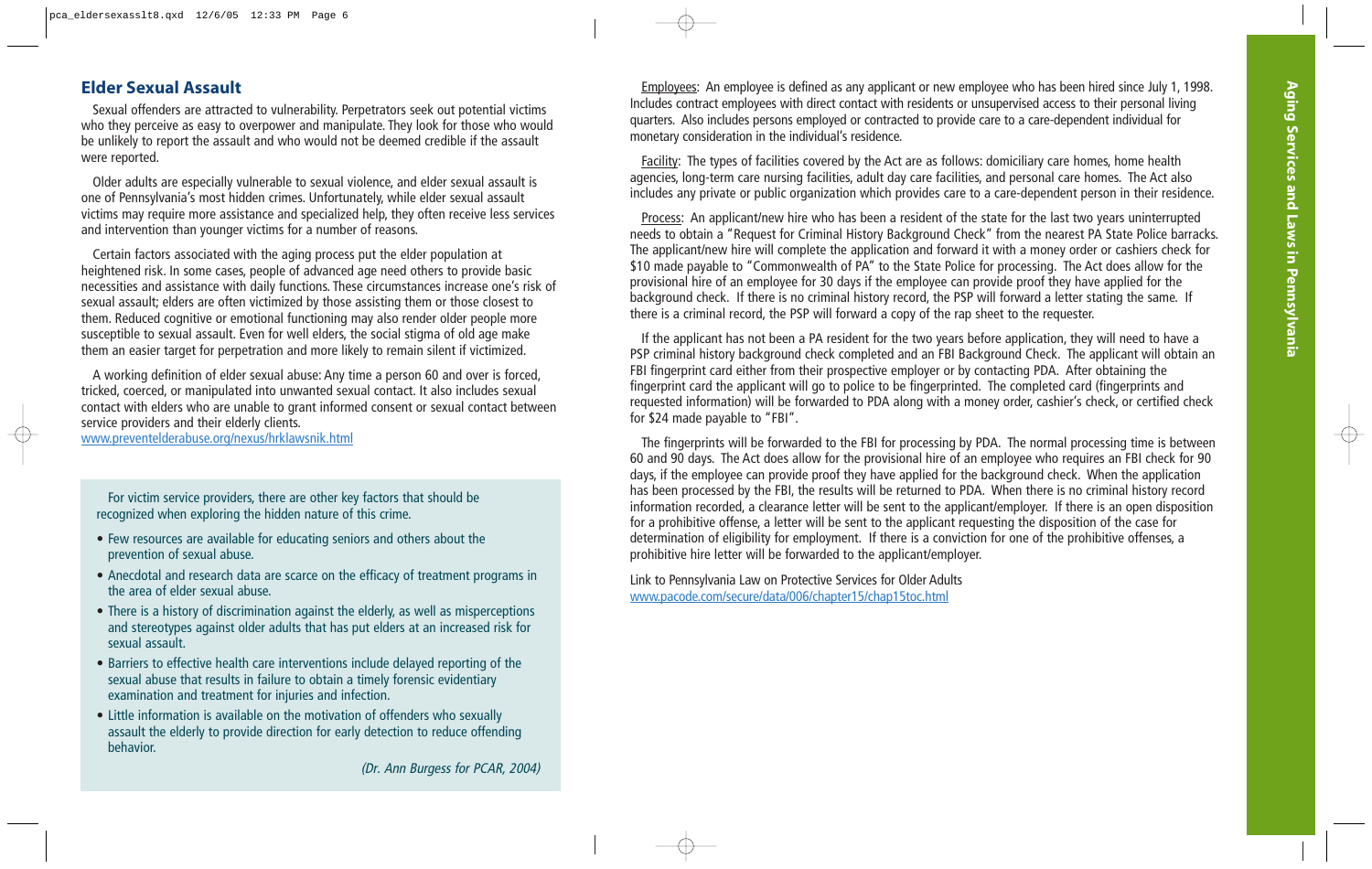3) Intermediate care facilities for individuals with mental retardation, including State and non-State operated facilities and homes; and,

#### 4) State mental hospitals

Every report of abuse received by the Area Agency on Aging must be investigated to determine if the reported victim needs help to protect himself or herself from abuse, neglect, exploitation or abandonment. Each report must be classified as emergency, priority or non-priority. Emergency reports are investigated immediately; non-priority reports are investigated within 72 hours.



Once the incident has been identified as protective and it has been determined that service provision is necessary the Area Agency on Aging in most cases must have the older adult's consent to provide protective services. Permission is not required if the services have been ordered by a court, requested by the older adult's court appointed guardian, or provided as part of an involuntary, emergency intervention court order because of imminent risk of death or serious physical injury.

All services offered to victims of abuse, neglect, exploitation or abandonment must be based on a comprehensive assessment of the victim's needs and described in a written service plan presented to the victim for his/her approval.

Finally, in the provision of protective services certain rights must be guaranteed. Those rights are as follows:

- Victims have the right to be told that someone has reported that they might be the victim of abuse and need protective services.
- Victims can refuse to accept services.
- Victims have the right to legal counsel when the Area Agency on Aging attempts to obtain an emergency, involuntary intervention court order.
- Victims have the right to a guarantee that all information concerning their case will be maintained confidential.
- Alleged abusers have the right to be notified after substantiation of a report and given an opportunity to challenge the findings of the investigation. www.aging.state.pa.us

#### **Act 169 of 1996**

Purpose: Requires criminal history background checks for employees of Nursing Homes, Personal Care Home Domiciliary Care, Home Health and Adult Day Care. Employees with convictions for prohibitive offenses are precluded from working in these facilities.

Prohibitive Offenses: Criminal Homicide, Aggravated Assault, Kidnapping, Unlawful Restraint, Rape, Statutory Sexual Assault, Involuntary Deviate Sexual Intercourse, Sexual Assault, Aggravated Indecent Assault, Indecent Assault, Arson and Related Offenses, Burglary, Robbery, Theft (Felony or 2 Misdemeanors), Forgery, Securing Execution of Documents by Deception, Incest, Concealing Death of a Child, Felony Drug Offense, Child Endangerment, Dealing in Infant Children, Intimidation of a Witness, Retaliation Against a Witness, Prostitution (Felony Offense), Obscene or Other Sexual Materials and Corruption of Minors.

# **Why Elder Sexual Abuse Goes Unrecognized**

While elder sexual assault is beginning to gain recognition in Pennsylvania, it is still only an emerging issue. The stories of elders sexual abused within nursing homes are filtering into Pennsylvania's newspapers, and are met with shock and disbelief. This is related to the misconception in the larger society that sexual violence is related to sexual attraction as well as the societal view of elders as asexual or undesirable.

#### **What we know about Elder Sexual Assault**

While elder sexual abuse research is still in its infancy, studies have identified characteristics that can help define the problem.

- Perpetrators are likely to be paid or unpaid male caregivers.
- Older victims are most often females over age 70, who are totally dependent or functioning at a poor level.
- Older victims suffer more genital trauma from sexual assault than younger victims.
- Older victims are less likely to report sexual abuse than younger victims.

#### **Resources:**

For a complete annotated bibliography on elder sexual abuse, go to the National Center on Elder Abuse's Clearinghouse on Abuse and Neglect of the Elderly (CANE). The list is under the CANE Bibliography series: www.elderabusecenter.org

Sexual Abuse of the Elderly, Forensic Nurse magazine, by Barbara Katayama, RN, BSN, LNC www.forensicnursemag.com and search for the author's name.

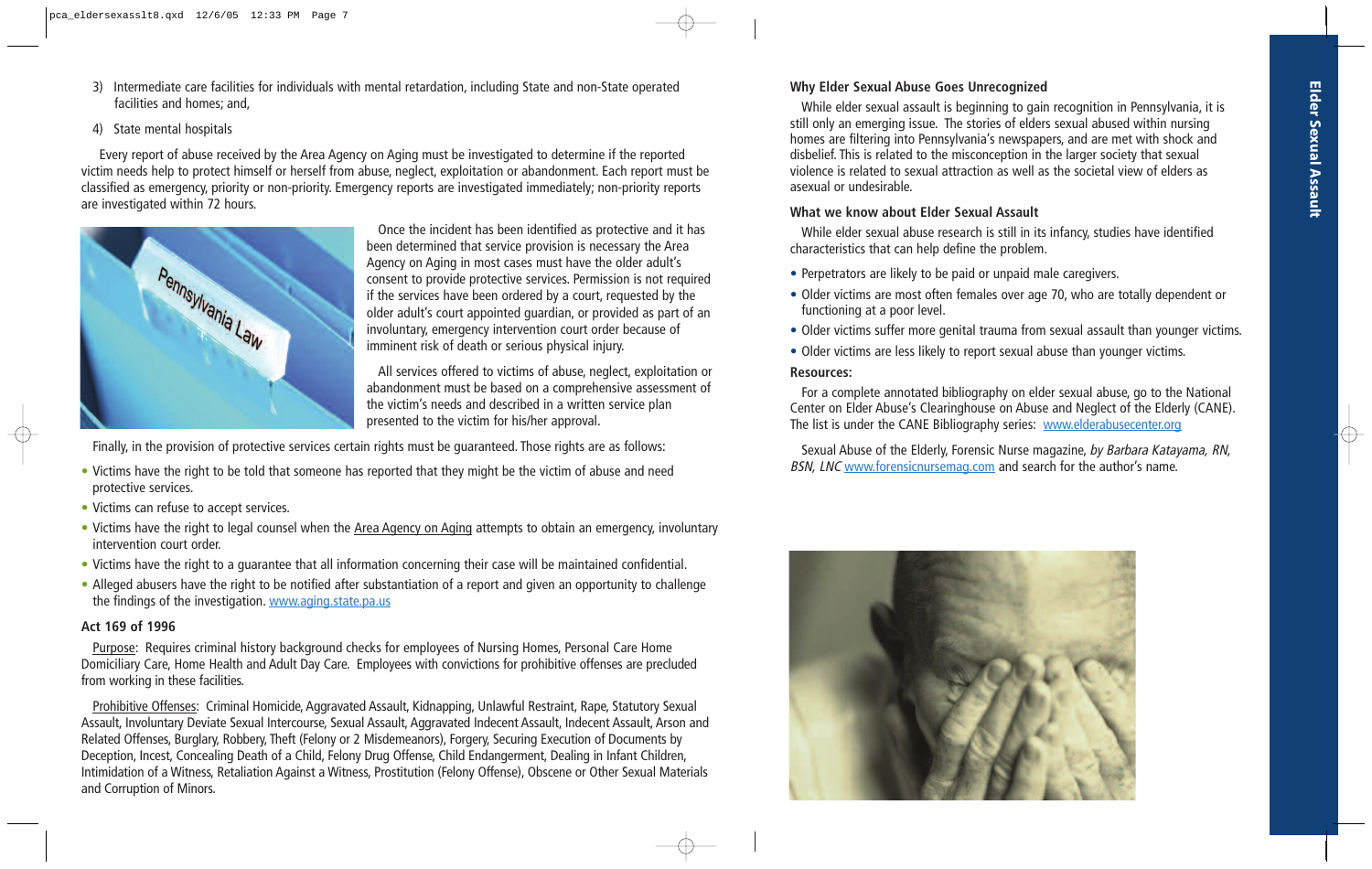# **Generational Differences**

#### **Language**

An elder may use different terms than those which you are familiar, especially when referring to private parts of her/his body.When beginning work with an elder, be cognizant of the terms you use. Do not use vocabulary that can be labeled as part of a particular generation, but instead use "timeless," simple words anyone could understand and relate to.

When talking about private parts, allow the elder to choose the terminology she or he is most comfortable with and then use the same terms. If this is not possible, chose to refer to those areas as generally as possible.Anatomically correct terms are not the best to use when working with an elder older generations, especially women, were shamed to use these words because one did not speak of such areas. Many elders still use terminology like "down there" or a childish nickname for their genitalia.

#### **Perceptions of Rape**

The definition or a person's perception of what rape and/or sexual violence is and how/why it is perpetrated is a reflection of what they have been socialized to believe as well as personal experience. Views about sexual violence have changed dramatically in the last three decades due to the anti-sexual

violence movement and other factors.Advocates have worked hard to create a society that blames the victim less and acknowledges the reality of sexual violence as well as the fact that rapists aren't always strangers.This is not always the case, but progress is apparent.

#### **Elders may still hold generational beliefs, such as:**

- Women were not supposed to have sex before marriage, and were labeled immoral by family and peers if they did.
- Men, on the other hand, were seen as hormonallycharged individuals who always thought about and wanted sex. It was a good girl's duty to deny the uncontrollable libido of boys.
- Mothers and fathers did not discuss sex with children, and children did not discuss sex with their parents.
- If marital rape occurred, it was the husband's right in marriage.
- Childhood sexual assault was not recognized, especially within the family or by influential members of society such as teachers or clergy.

#### **Internalization of Rape Myths**

These views influence a skewed view of rape and sexual abuse: many elders still hold onto the myths that only strangers rape women, only women get raped and that good

An elder Pennsylvania woman was raped by a stranger. He forced her to perform oral sex on him, something the woman had never done before. The woman told the police she had been raped, and was taken to the hospital for a sexual assault forensic exam.The woman was so ashamed of performing oral sex that she told no one the rape had been oral.As can be expected, the exam showed no signs of vaginal rape, and the police became suspicious of the woman's claim. Eventually, the woman's rape case was dropped. Only in counseling, months later, after questioning about the rape and how it happened, did the woman break down and disclose that she had been raped orally. She was so ashamed of having participated in oral sex that she could not admit that the assault had been oral, and police and others assumed she would disclose that information not recognizing the stigma and shame attached to oral sex by the elder generation.

If the employee or administrator believes the abuse involves sexual abuse, serious physical injury, serious bodily injury or suspicious death they are also required to make an immediate oral report to law enforcement and to PDA in addition to the oral and written report to the AAA. Within 48 hours of making the oral report the employee or administrator shall follow-up with a written report to law enforcement officials.

Within 48 hours of receiving a report of sexual abuse, serious physical injury, serious bodily injury, or suspicious death, the local AAA shall forward a written report to PDA.

When the local AAA receives a report concerning suspicious death, the AAA will make an oral report to the coroner and follow-up with a written report within 24 hours.

Failure to comply with Act 13 can result in administrative and criminal penalties. The licensing agency for the facility will have jurisdiction to determine any administrative violation and may issue a civil penalty up to \$2,500. Additional criminal fines and penalties of up to one year imprisonment are included for criminal violation of the Act.

#### **About Older Adult Protective Services**

In the Protective Services program there are two types of reporting – voluntary and mandatory.

#### Voluntary Reporting

- Any person who believes that an older adult is being abused, neglected, exploited or abandoned may file a report 24 hours a day with any Area Agency on Aging or call the statewide elder abuse hotline at 1-800-490-8505.
- Abuse reports can be made on behalf of an older adult whether the person lives in the community or in a care facility such as a nursing home, personal care home, hospital, etc.
- Reporters may remain anonymous.
- Reporters have legal protection from retaliation, discrimination and civil or criminal prosecution.

#### Mandatory Reporting

- Employees and administrators of nursing homes, personal care homes, domiciliary care homes, adult day care centers and home health care are mandated by Act 13 of 1997 to immediately report any suspected abuse of a recipient of care to the Area Agency on Aging. If the abuse involves serious injury, sexual abuse or suspicious death, reporters **must** also call police and the Pennsylvania Department of Aging at (717) 783-6207. In addition, the reporter may also call the Pennsylvania Department of Health Nursing Home Complaint Line at 1-800-254-5164.
- Failure to report as required by Act 13-1997 can result in administrative or criminal penalties.
- The Older Adults Protective Services Act (OAPSA), mandatory abuse reporting requirements have been amended. Effective February 9, 2003, facilities that provide services to individuals with mental retardation in residences licensed by the Pennsylvania Department of Public Welfare (DPW) or that are funded through a County Mental Retardation (MR) program shall not be required to report abuse if the recipient is under the age of 60 years. Specifically this includes:
- 1) Community residential rehabilitation services;
- 2) Community homes and family living homes for individuals with mental retardation;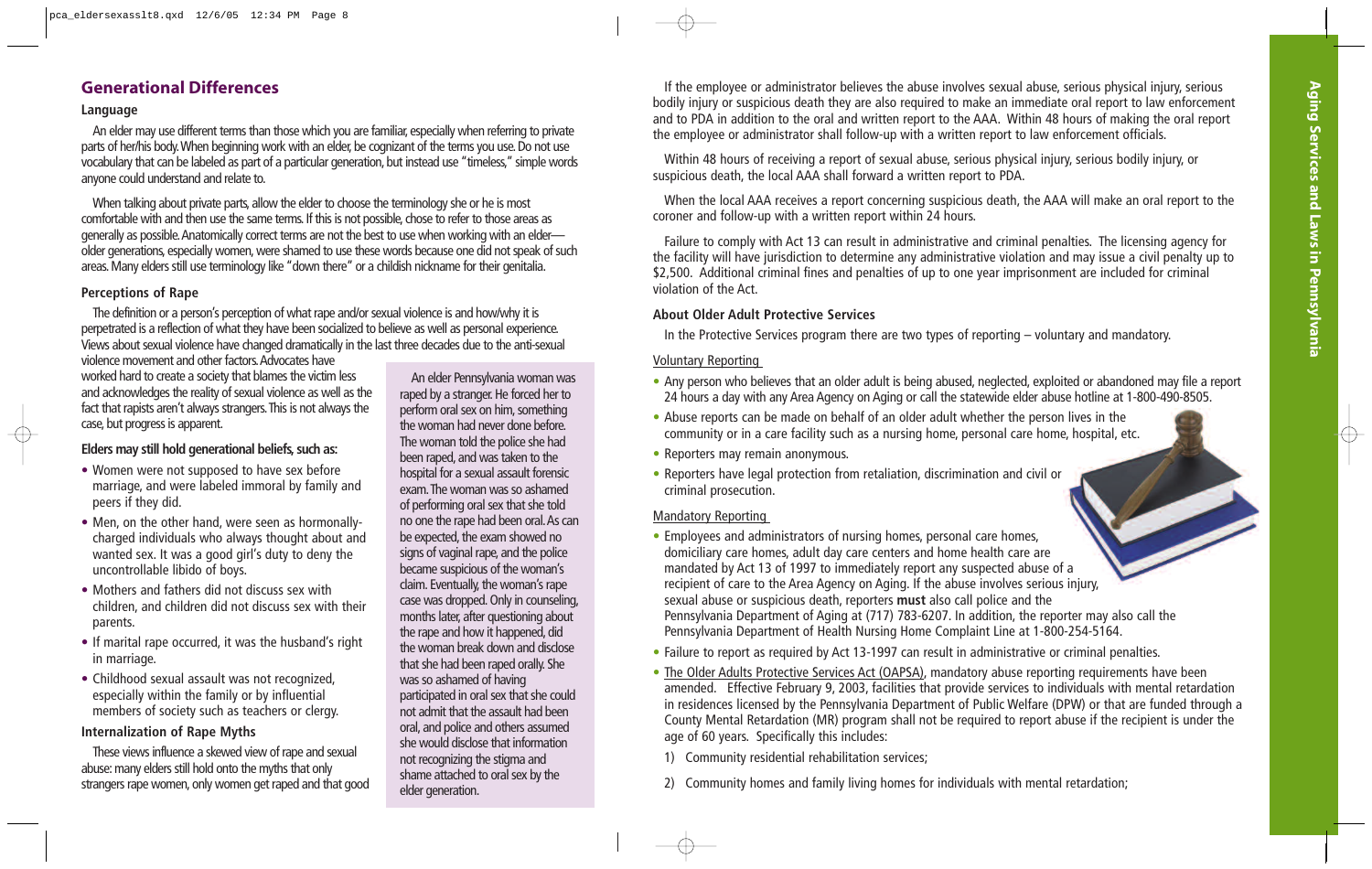#### **Aging Services and Laws in Pennsylvania Pennsylvania Department on Aging**

#### **Area Agencies on Aging**

The Area Agencies on Aging (AAA) are the local representatives of the Pennsylvania Department of Aging. They implement the various programs for older Pennsylvanians. There are 52 such offices, serving all 67 counties. They are staffed with caseworkers skilled in such areas as geriatrics, social work and community resources. They can assist you with questions regarding nursing facilities, community services in nursing facility placement, and a wide range of other community services tailored to your specific needs.

#### **Pennsylvania's Aging Laws**

#### **Older Adult Protective Services Act**

Act 79 of 1987 or the Older Adult Protective Services Act (OAPSA) was created to protect elder Pennsylvanians who may lack the capacity to protect themselves and who are at imminent risk of abandonment, abuse, exploitation or neglect. The act gave the Pennsylvania Department of Aging and the Area Agencies on Aging (AAA) the legal base to provide protective services. It assigned the AAAs to provide protective services as deemed necessary through investigation to protect PA elders.

Act 13, an amendment to the Older Adult Protective Services Act, requires administrators and employees of nursing homes, personal care homes, domiciliary care homes, adult day care centers, and home health care providers to report incidents of suspected abuse of any person who is receiving care from the agency, regardless of age.

Purpose: Requires employee or an administrator of a facility who has reasonable cause to believe that a recipient is a victim of abuse to immediately report the abuse. The effective date was December 10, 1997.

Abuse: The occurrence of one or more of the following acts: (1) The infliction of injury, unreasonable confinement, intimidation or punishment with resulting physical harm, pain, or mental anguish; (2) The willful deprivation by a caretaker of goods or services which are necessary to maintain physical or mental health; (3) Sexual harassment; and/or (4) Sexual abuse which is intentionally, knowingly or recklessly causing or attempting to cause rape, involuntary deviate sexual intercourse, sexual assault, statutory sexual assault, aggravated indecent assault, indecent assault or incest.

Facility: The type of facilities impacted by the Act are: long-term care nursing facility, personal care home, domiciliary care home, home health agency, and an adult daily living center.

Recipient: An individual who receives care, services, or treatment in or from a facility.

Serious Bodily Injury: An injury which creates a substantial risk of death or which causes serious permanent disfigurement or protracted loss or impairment of the function of a body member or organ.

Serious Physical Injury: An injury that causes a person severe pain or significantly impairs a person's physical functioning, either permanently or temporarily.

Process: When an employee or administrator has reasonable cause to believe that a recipient is a victim of abuse they shall immediately make an oral report to the local AAA. Within 48 hours of making the oral report the employee or administrator shall make a written report to the AAA.

girls do not get raped. If an elder believes these myths, imagine the trauma if she or he becomes a victim of sexual abuse.The amount of self-blame could be monumental. For example, a bedridden widower in a nursing home was raped by a nurse aide. She was devastated by the incident because she felt she had cheated on her husband and somehow seduced the aide.

If you are working with an elder client, remember that she or he was raised and lived an adult life in a different era where women were much more oppressed within society, institutions and public policy. For example, rape was legal within marriage until 1984 when the Pennsylvania spousal rape law was passed.When working with a 76 year old woman, keep in mind that she lived in a world where her husband could legally rape her until she was 55.

It is important to note that elder male victims may experience the trauma of sexual violence threefold.While women were oppressed, men were forced into the position of power and control.The loss of power due to sexual violence over being "manly" and maintaining control in all situations may be a defeat some men are unable to handle.

#### **Childhood Sexual Abuse**

An estimated 3.5 million women sixty years of age and older are survivors of childhood sexual abuse.(Farris, M. and Gibson, JW. 1992. The Older Woman Abused as a Child: Untold Stories and Unanswered Questions.)

As mentioned earlier, elders grew up with different generational beliefs about rape and abuse. Child sexual abuse was largely not recognized as a problem, and in many cases, children who disclosed molestation were not believed. In other cases, children were told to ignore and move past the assault. In either case, childhood victims of sexual abuse that are revictimized as elders may be less likely to disclose and may tend to internalize reactions to the recent abuse. In turn, these reactions to abuse can manifest as physical problems, irregular behavior, post-traumatic stress disorder, substance abuse problems, and depression, as well as a multitude of other life long conditions.

On the other hand, due again to the generational factors discussed above, there is a greater likelihood of an elder repressing a prior assault, only to have the affects resurface in later years.Any number of incidents can trigger a reaction to prior sexual abuse—and this list can go on and on

because triggers are personal to individuals and the assault.As with other clients, an elder may ask for services to address sexual victimization that occurred 70 years ago.

Conditions such as dementia can make an individual more sensitive to triggers and/or bring up recessed memories. In several cases, elders with dementia have disclosed their assault as current.The stage of dementia effects how competent an individual may be, so if asked to work with a demented client, find out as much as possible about the state of the individual and stage of sickness. Refer to counseling section for tips on working with demented or cognitively impaired elders.

As a teenager, a woman was raped on her way home from school. She didn't tell anyone about the rape, until discovering she was pregnant.When she told her mother how she had become pregnant, she was forced to reveal the name of her rapist. Her mother slapped her upon finding out the father was not the girl's betrothed, and forced her to marry her rapist.The women lived as the wife of her rapist until his death as a middle-aged man. It was sixty years before she told anyone else about her assault.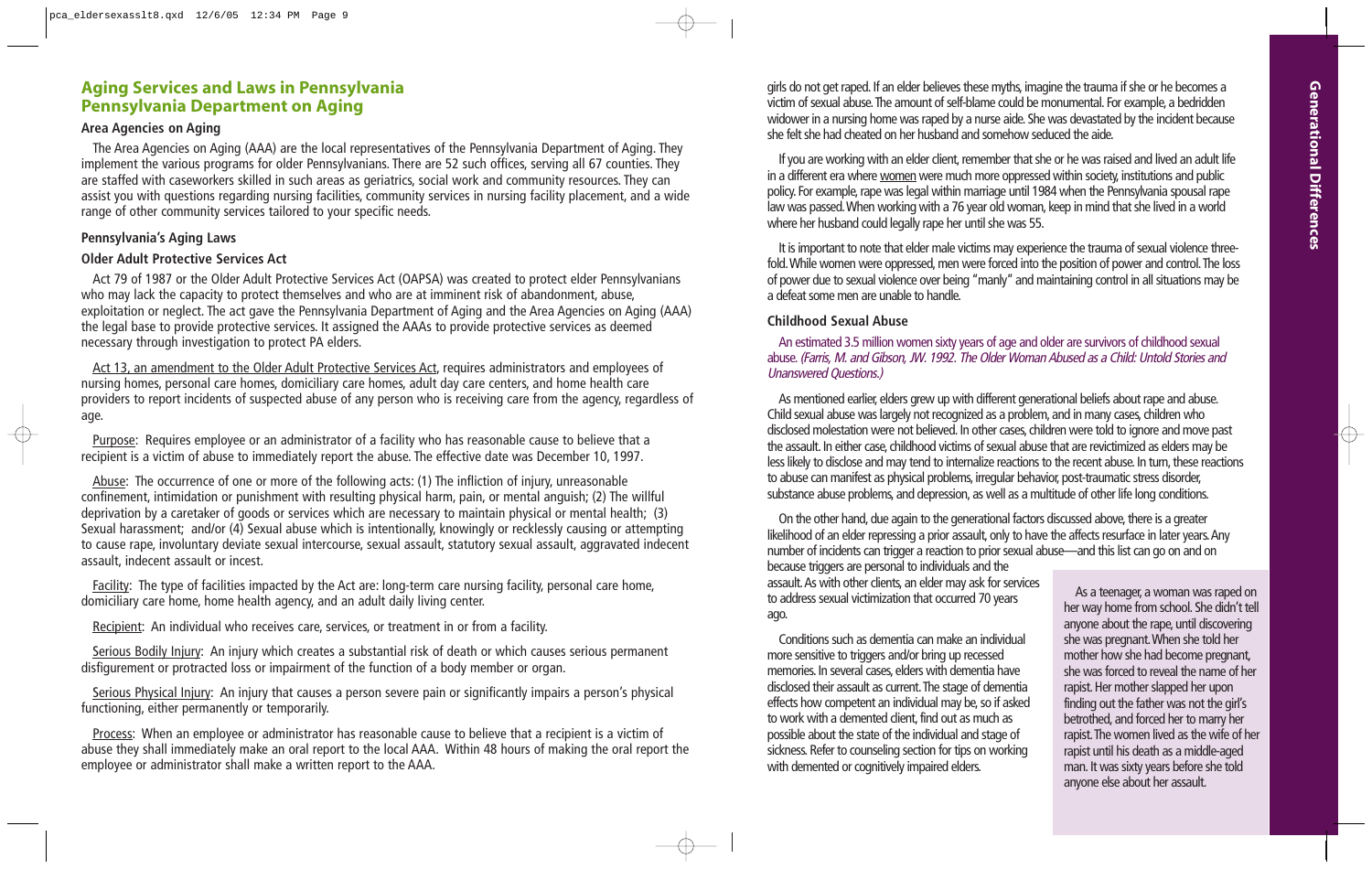# **Providing Effective Advocacy Resources: Resources: Resources:**

Elder victims need the same services and crisis interventions as younger victims: nonjudgmental emotional support, medical care, and legal information when appropriate and desired. The sexual violence advocate asks: "What can I do? What can I say? How do I help?" There are general concepts of being helpful to elders, having therapeutic attitudes, human qualities of the advocate as well as specific therapeutic tasks.

Attitudes and human qualities of the advocate. Self-assessment requires examining one's attitudes and style related to working with seniors. It involves being aware of the interpersonal assets and talents the advocate brings to the situation. It further involves knowing what qualities and skills must be further developed within the advocate to provide the most helpful interchange with the elder. The self-assessment process is the constant examination of feelings, attitudes, and actions. Ideally, each new situation should be started with an open mind. But how often is that the case? For example, some bring warm, positive experiences with aging relatives to an encounter with an elder while others bring attitudes that sexual abuse of an elder could not occur. The advocate needs to be prepared to examine and understand whatever feelings and attitudes are activated in cases of elder sexual abuse.

Respect for the elder is the building block for a helpful relationship. The term respect is used in the sense of paying attention to, observing carefully and appreciating the worth and dignity of another person. The advocate communicates respect by taking the elder seriously, by being honest, by listening well, and by regarding the elder as a person instead of an object. Failing to do the above may give false reassurance or infantilize the elder. Being able to communicate respect is a powerful therapeutic tool.

Optimism is important. The advocate must believe that every victim can be helped. This may be hard to accept with the victim suffers from a dementia, cannot speak and is curled into a fetal position. Even in the most desperate of situations, it is important to hold to the basic assumption that every human interaction has the potential for being therapeutic. Not every elder will recover, but some suffering can be relieved. Elders can be helped if they have hope: they can only sustain a feeling of hope if the advocate communicates that feeling to them.

There are positive aspects to all people. Abused elders whom advocates like and find interesting will usually respond to interventions more rapidly than seniors who are not liked. If this is true, advocates may face the task of learning to like or at least finding something positive about a withdrawn, physically, and/or mentally handicapped, uncooperative elder. How can this be done? First, advocates must acknowledge any negative feelings (self-assessment). The task is to determine what about the elder is disturbing: withdrawal or dementia or perhaps personal grooming? Then the task is to determine what could hinder service provision: possibly feelings of helplessness or anxiety about failing. At this point, it is helpful to discuss one's feelings with a supervisor or other advocates. If the elder is pushing people away, the advocate can find good reason in the

Administration on Aging Alzheimer's Resource Room www.aoa.gov/alz/index.asp

#### **Depression**

As mentioned above, depression in older adults can be mistaken and misdiagnosed for dementia. Almost 20 percent of adults 65 and older display severe depressive symptoms. (Health and Retirement Study, National Institute on Aging, 2000. hrsonline.isr.umich.edu/index.html) Being aware of the high rate of depression in elders will allow the advocate to best serve the client.

Some people have the mistaken idea that it is normal for the elderly to feel depressed. On the contrary, most older people feel satisfied with their lives. Sometimes, though, when depression develops, it may be dismissed as a normal part of aging. Depression in the elderly, undiagnosed and untreated, causes needless suffering for the family and for the individual who could otherwise live a fruitful life. When he or she does go to the doctor, the symptoms described are usually physical, for the older person is often reluctant to discuss feelings of hopelessness, sadness, loss of interest in normally pleasurable activities, or extremely



prolonged grief after a loss. www.nimh.nih.gov/publicat/depression.cfm

#### **Physical Disabilities**

#### **Understanding Assistive Technologies**

Overview of Assistive Technology for Persons with Disabilities, prepared by the Disabilities Law Project

How To Pay for Assistive Technology, prepared by the Disabilities Law Project

Communication Devices for Nursing Facility Residents, prepared by the Disabilities Law Project www.dlp-pa.org under Publications

#### **Making your Center Accessible**

Accessible Parking for People with Disabilities, prepared by the Disabilities Law Project www.dlp-pa.org under Publications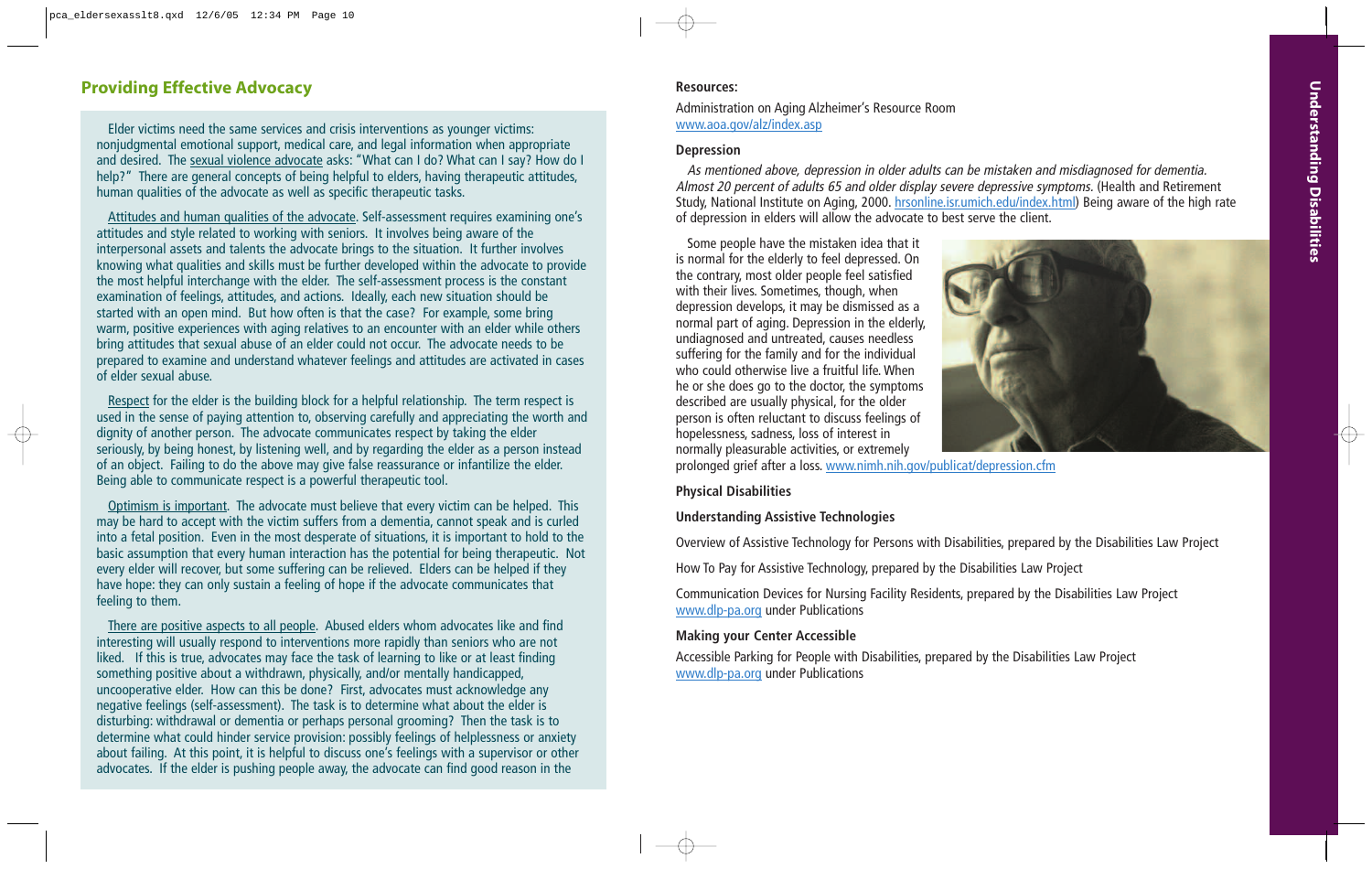# **Understanding Disabilities**

#### **Cognitive Disabilities**

#### **Alzheimer's**

Alzheimer's disease (AD) is a progressive brain disorder that gradually destroys a person's memory and ability to learn, reason, make judgments, communicate and carry out daily activities. As Alzheimer's progresses, individuals may also experience changes in personality and behavior, such as anxiety, suspiciousness or agitation, as well as delusions or hallucinations.

Scientists think that up to four million Americans suffer from AD. The disease usually begins after age 60, and risk goes up with age. While younger people also may get AD, it is much less common. About 3 percent of men and women ages 65 to 74 have AD, and nearly half of those age 85 and older may have the disease. It is important to note, however, that AD is not a normal part of aging. "Alzheimer's Disease Education and Referral Center, a service of the National Institute on Aging." www.alzheimers.org

#### **Dementia**

Alzheimer's is the most common form of dementia, a group of conditions that all gradually destroy brain cells and lead to progressive decline in mental function. Vascular dementia, another common form, results from reduced blood flow to the brain's nerve cells. In some cases, Alzheimer's disease and vascular dementia can occur together in a condition called "mixed dementia." Other causes of dementia include frontotemporal dementia, dementia with Lewy bodies, Creutzfeldt-Jakob disease and Parkinson's disease.

Sometimes older people have emotional problems that can be mistaken for dementia. Feeling sad, lonely, worried, or bored may be more common for older people facing retirement or coping with the death of a spouse, relative, or friend. Adapting to these changes leaves some people feeling confused or forgetful. Emotional problems can be eased by supportive friends and family, or by professional help from a doctor or counselor.

Reproduced with the permission of the Alzheimer's Association. Copyright 2004 Alzheimer's Association, www.alz.org, 800.272.3900

#### **Counseling a Victim with Cognitive Disabilities**

There is very little research on this topic, but there are important facts to keep in mind. First, elders with a cognitive disability are in varying stages of competency, as illustrated above. Working with a victim's family or doctor, if feasible and best for the victim, to determine the stage of ability to participate in counseling—and testing the waters with the elder yourself to determine the level of comprehension and response—can be a best approach. For cognitively disabled client in later stages, music therapy has proven to be effective. Advocates visiting elder victims in an institution or working with elders at the center can use the technique of music therapy. It requires having a tape recorder and tape of music selected by the elder. The goal of the therapy is to help the victim learn to reduce the anxiety experienced during the assault and in the activation of rape trauma aftermath symptoms. See the section on Suggested Approaches to Elder Victims in Nursing Homes under **Living Situations & Advocacy.** (Dr. Ann Burgess for PCAR, 2004) details of the sexual assault. If the elder is withdrawn, the behavior is the best she or he can do at that particular point in time. If the advocate enters into the world of the senior, the behavior will have meaning. At the same time the advocate will find a real suffering human being, struggling in the best way she or he knows to survive. Using this approach, the advocate will likely find something about the elder to respect.

Sensitivity. Being sensitive is becoming acutely aware of the subtle changes in thought, mood or behavior in another person. It is a feeling or hunch that something is not right. It is listening, looking and feeling intently. In a sense, it is having one's own radar. For example, the elder might appear more reserved and thoughtful than previously. The advocate might say, "Hello" and pause for the elder to respond. If the elder does not respond, the advocate might say, "I have a feeling there is something on your mind." Using the human quality of sensitivity, the advocate is able to communicate to the elder an awareness that something is on his or her mind and an interest in listening to those thoughts.

Caring. Initially, one should start by just listening and trying to understand the human process within the elder rather than trying to focus on specific interview techniques. Interest and caring about an elder are not technical skills; they are the basic arts of psychic healing.

Advocates may not need to tell the elder they care. They show concern by listening and trying to understand the anguish or loneliness in the elder's heart. When the advocate and elder are comfortable enough to not worry about interview technique, posture, facial expression, and speech, the natural concerns for elders will begin to show.

Patience and persistence. The importance of patience that is required in the healing process of the mind is frequently underestimated with victims of all ages. Working with elders where there are often additional health problems and a decline in thinking and memory requires patience. This quality coupled with the physical presence of the advocate often provides the first affirmative therapeutic results. There may be weeks (and months) when the advocate does not feel any progress is being made. However, the physical presence at a regularly scheduled time can and often does set the stage for therapeutic success. It is important to remember that therapeutic process must not be rushed and miracles should not be expected; the advocate must persist. The elder victim in a nursing home may have been neglected for a length of time prior to the sexual assault. Patience and persistence usually win out in the end as those qualities demonstrate concern, interest, and caring.

(Dr. Ann Burgess for PCAR, 2004)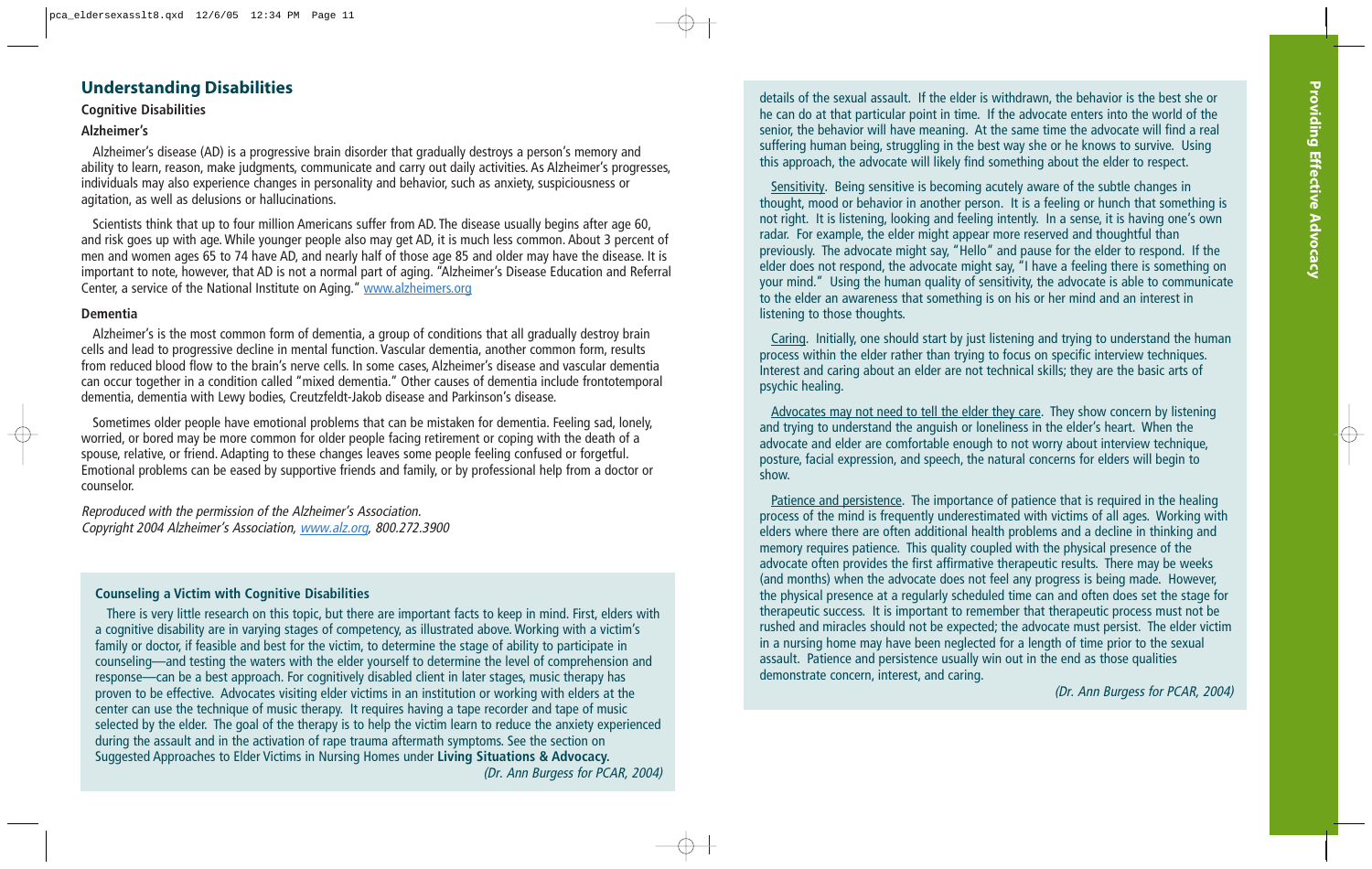# **Medical, Police and Court Advocac y**

#### **Diversity and Elder Clients**

Cultures and/or ethnicities may have varying beliefs about growing old and the role of the elder in society. Being aware of these differences can be essential to building rapport with a client. Since cultural learning is a lifelong process, entering into each interaction with sensitivity to potential issues is advisable. Letting the client know initially that the intent is not to offend his or her beliefs by any of your statements or actions, but that the client should share if any unintentional offense should occur during interaction. Asking the client about his or her culture could be a good place to begin. Most people can respect that individuals do not know everything about other cultural norms, and respect the desire to learn more. Recognizing and addressing potential cultural factors is a respectful practice.

#### **Resources:**

#### www.ethnicelderscare.net/index.htm

Site for caregivers of ethnic elders with Alzheimer's or a related disease. Excellent "Resources" page and helpful links.

#### www.aoa.gov/prof/adddiv/cultural/CC-guidebook.pdf

Achieving Cultural Competence: A Guidebook for Providers of Services to Older Americans and Their Families, January 2001, Administration on Aging

www.elderabusecenter.org under Clearinghouse on Abuse and Neglect of the Elderly bibliography on cultural issues in elder abuse.

#### **Sexuality**

Gay/Lesbian/Bisexual/Transgender/Intersex individuals remain a marginalized group in our culture despite the progression of policies like Vermont's civil union law and Massachusetts' recent marriage law

allowing same sex partnerships. The reality exists that gays, lesbians, bisexuals, transgender and intersex individuals age as well, and many of these individuals aged in a period where "coming out" was simply unthinkable. Keeping an open mind about the sexuality of all clients, including elders, can be important in establishing an effective counseling relationship.

#### **Resources:**

#### www.survivorproject.org/elderabuse.html

Lesbian, Gay Male, Bisexual and Transgendered Elders: Elder Abuse and Neglect Issues By Loree Cook-Daniels, Transgender Aging Network

http://www.forge-forward.org/handouts/LGBTElders.pdf

LGBT Elders: Domestic Violence / Sexual Assault Resource Sheet

#### **Resources:**

Power of Attorney, prepared by the Disabilities Law Project www.dlp-pa.org/pubs/factsheets/POA\_2003.pdf

Guardianship in Pennsylvania, prepared by the Disabilities Law Project www.dlp-pa.org/pubs/manuals/Guardianship\_2003.pdf

#### **Police and Court Advocacy**

PCAR has created a brochure titled "Preparing and Prosecuting Elder Sexual Assault Cases." The brochure is for advocates, police, victim witness professionals and district attorneys. Civil attorneys may also find the booklet helpful with properly advocating and serving their elder clients. The booklet reviews effective techniques for interviewing elders as well as practical ways to work with an elder client within these systems. Many of the interviewing tips could also be helpful to sexual violence advocates. This resource is available to you online at www.aging.state.ps.us under Publications.

PCAR will also be alerting the Florida Council Against Sexual Violence's Elder Sexual Abuse Law Enforcement Training Curriculum to reflect Pennsylvania laws. The resource can be found online at the Council's website www.fcasv.org



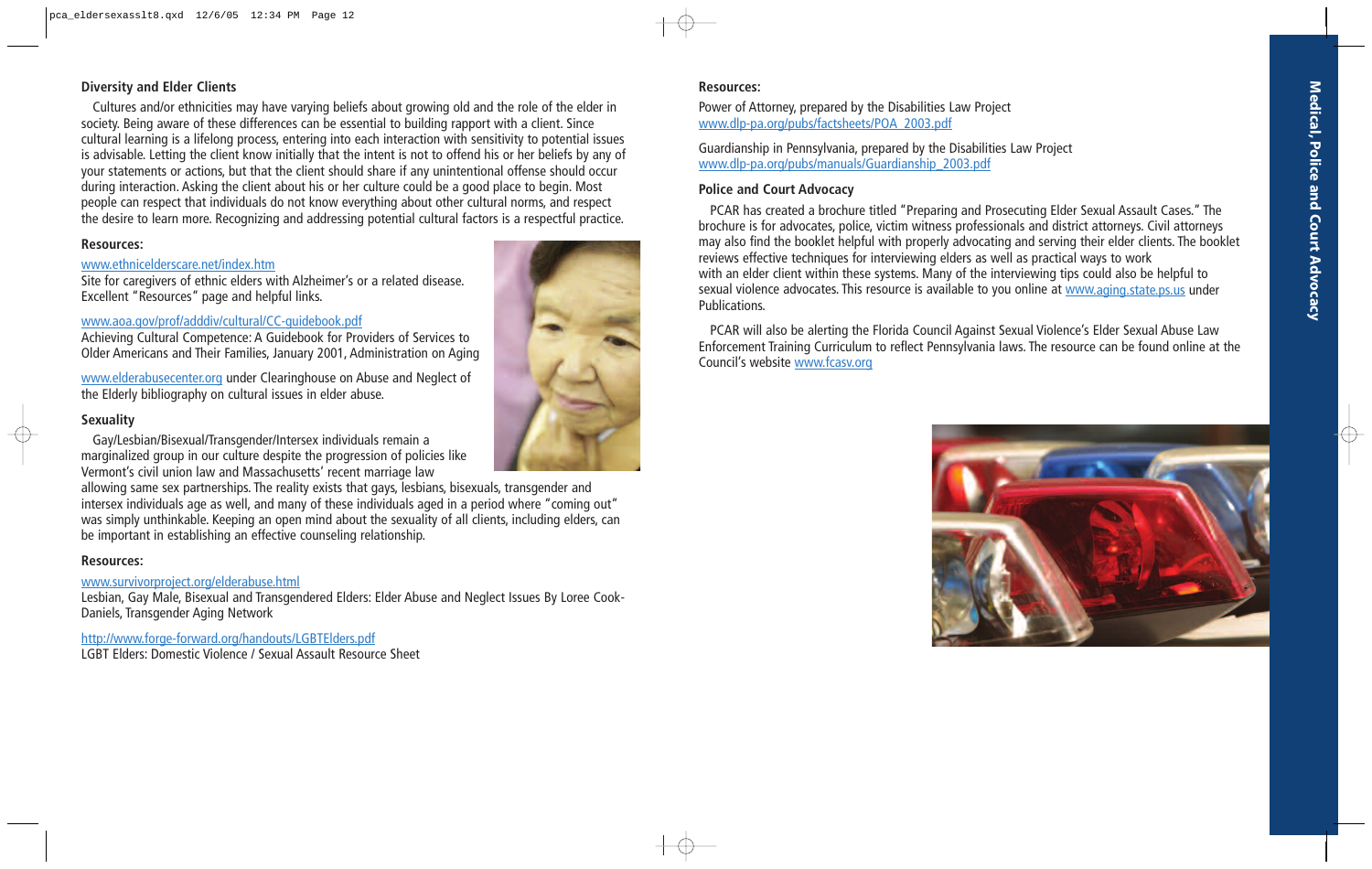# **Understanding Guardianship in Pennsylvania**

- Guardianship of adults must be assigned by a court; parents of designees have guardianship over minors.
- Everyone over 18 is their own guardian unless guardianship is given by a court.
- Three Types of Guardianship Orders
- Guardian should be able to produce a court record of guardianship procedures.
- Person (various powers over healthcare, living arrangements)
- Property (various over finances, income)
- Plenary (guardianship of both)
- As always, the exception is guardian ad lightum, guardianship over specific, necessary roles (examples: general care, medical decisions over \$100, etc.) Can be granted for a limited period of time.
- Only guardians of person can make medical decisions, other types have no power in this area.

# **Understanding Power of Attorney**

- A signed contract between two parties who are capable of granting legal consent
- Allows only specific powers, e.g. healthcare/medical, financial, etc.
- Power of Attorney is revocable if both parties have capacity (a challenge to guardianship requires court reversal)

## **What This Means: the Forensic Rape Exam and Incapacitated Individuals**

- If there is an emergency situation in a medical facility, patient consent is not needed.
- Hospitals are more likely to provide treatment to avoid litigation. If hospital staff is refusing treatment, the advocate can request to speak to the hospital's lawyer.
- If a person is claiming Power of Attorney or Guardianship and she or he is not in favor of giving the victim the forensic rape exam, the advocate can ask to see proof of Power of Attorney or Guardianship.



# **Factors influencing how elders will respond to sexual abuse**

While each victim experiences and recovers from sexual violence differently, these factors may help advocates understand how the episode can be unique for elders.

- Personality and Life History. How well does the individual deal with the challenges of old age? Is she or he aging well? Is the individual optimistic, willing to adapt, have a healthy self esteem, a sense of personal power and responsibility? A person who displays those qualities is likely to have responded positively to other challenges in life.
- Emotional state at the time of the crime. As people age, they accumulate various types of losses—such as family, job, status due to retirement, strength, and ability. As each loss accumulates, what remains becomes even more important. If an elder was dealing with something like the death of a spouse or a debilitating disease, sexual abuse could seem like an overwhelming defeat.
- Intensity and duration of the criminal event. As for any victim, the severity of the assault will influence the victim. Elders may respond with even greater shock due to naivety to violence and a heightened state of a loss of control doubled with the natural losses accompanying old age.
- Perception of recovery potential. Injuries from sexual violence are more severe because elders bruise and tear more easily and take longer to recover. In some cases, elders may experience injuries that will never fully heal due to sexual abuse. When the impact of crime is painful and permanent, victims may find the emotional road to recovery overwhelming.

# **Potential Problems When Working with Older Victims**

While none of these potential problems may arise, it is best for advocates to be aware of what could occur so they are prepared.

- The age of a younger advocate may be a block for an elder victim. Elders are very aware of age difference, and tend to label themselves as "old." As discussed above, generational differences make sex and sexual abuse difficult topics of discussion and some elders may refuse to discuss such matters with a person the age of their grandchild. While consistent work with a younger advocate could prove effective after rapport is established, assigning an older advocate to an elder victim may avoid potential barriers.
- Recanting by the victim. Elder victims are highly likely to recant their accusation of sexual abuse. This is for many reasons, such as fear of retaliation (especially in care giving situations) or not being believed, placement in a nursing home and not wanting the perpetrator to suffer any consequences, especially when they are a family member. While frustrating, aim to keep working with the victim. If they understand that talking with the advocate does not mean legal action must be sought, it could offer the elder an opportunity to process the abuse.
- Refusal to talk about the abuse. It may take an elder much longer to open up about sexual abuse. Building rapport with an elder victim could take countless sessions and still leave an advocate feeling like little headway has been made. On the other hand, while clamping up about the abuse, an elder may share many intimate details and stories about his or her life. This may begin to feel like a waste of time, but any move from an advocate dismissing a victim's stories could hinder future work.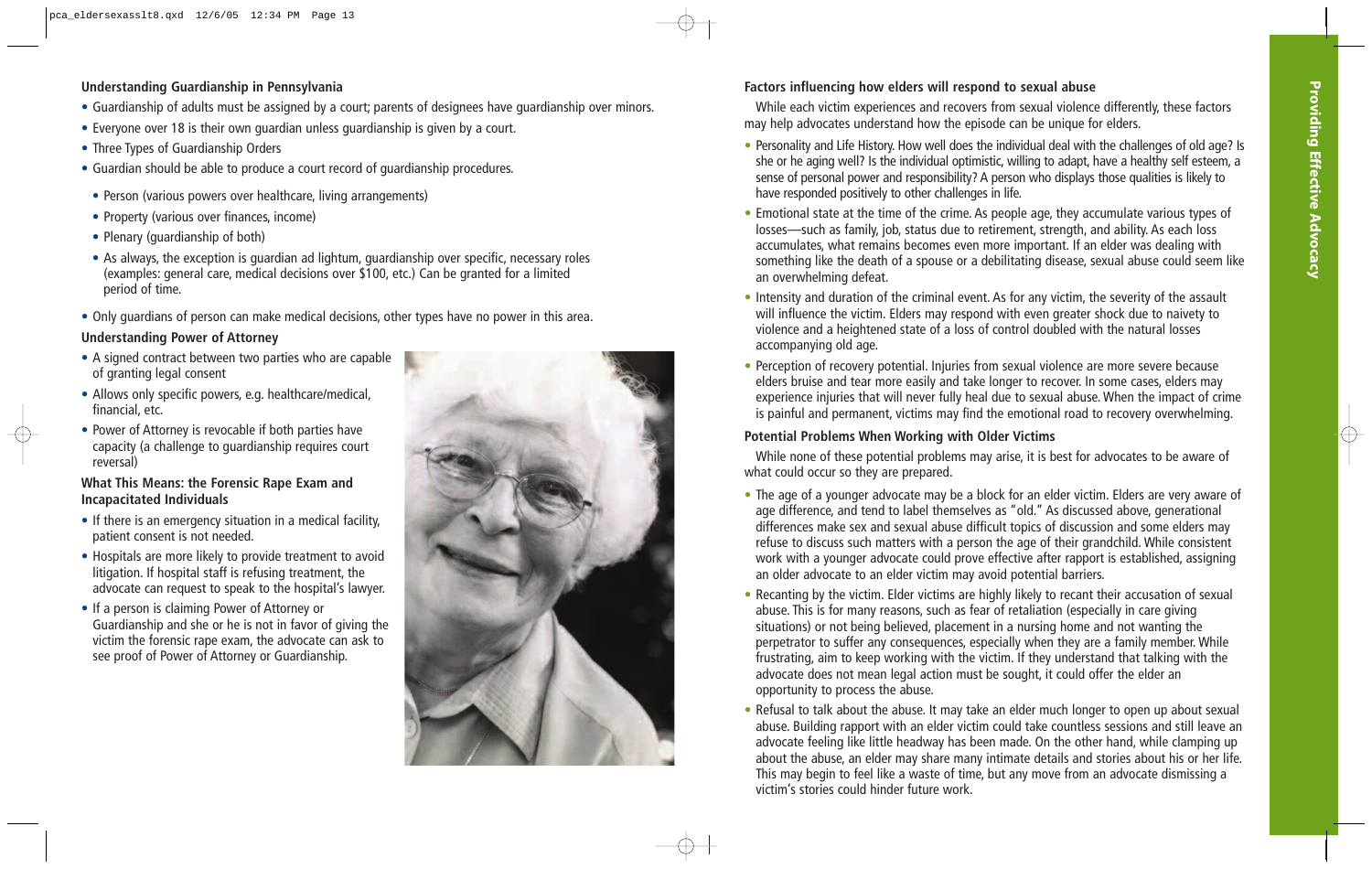# **Counseling**

#### **Crisis-Safety Planning**

Advocacy work for elders in crisis can be different due to a number of reasons. First, elders can be in unique living situations due to the need for care. If an elder is in a health care facility, the dynamics of crisis counseling are altered. Since research has indicated many elders tend to be sexually abused by caregivers or adult sons, there is a likelihood that the victim and perpetrator live together. This means the dynamics of abuse can resemble domestic violence situations where the victim is literally trapped. It also indicated that victims who experience long-term abuse may have feelings of attachment and love towards the perpetrator. Physical disabilities can alter movement—and a victim may not be able to get themselves to the hospital for rape treatment. Cognitive disabilities can leave the victim questioning the reality of abuse, and greatly speed up the progression of the disease.

Here are things to keep in mind when safety planning with elders:

- Victims may be eligible for compensation of losses through the Victim's Compensation Assistance Program. Go to www.pccd.state.pa.us and click on Victims for details and information or call 1-800-233-2339.
- Area Agencies on Aging have a wide variety of resources available to victims. If a perpetrator is a care victim, a protective service worker could arrange for another care provider so the victim would not have to leave their home. Being forced to move into a nursing home may be the biggest fear fro some elders, so being familiar with the services offered through the county Area Agency on Aging will allow the advocate to offer practical solutions to elders and dispel fears.

#### **Phone counseling**

The situations an elder may be dealing with in crisis could be quite different than those of younger victims, and the telephone may be his or her only connection to your center. An elder may have a physical or cognitive disability that affects access to transportation. An elder may live with or be reliant on the perpetrator for care and thus unable to obtain emergency care. Also, an elder victim may be too ashamed to talk face to face with anyone about his or her sexual victimization and the telephone may be an advocates only method of communication.

## **Group Counseling**

Elders have been found to react both negatively and positively in the group counseling atmosphere, although most of this research has been done in the domestic violence field. Some elders responded well to being in a group of younger and middle-aged survivors, and took on the role of "mother" to the group. Others responded that they could not relate to their fellow group members because being aged changed the issues so much—career, child care, etc. did not matter as much and was replaced by care giver, disabilities, etc.

An elder victim, while more likely to have genital trauma, is also more likely to resist treatment and evidence collection. Assistance may be required for supporting the elder's legs during the inspection. Legs that are contracted from muscle atrophy require gentle pressure for abduction from assistants. Severe contractures may require the legs being held upwards toward the ceiling in order to accomplish external visualization. The fragility of skin and the lack of estrogenized vaginal tissues require very careful handling of the elder's body. Also, a small pediatric speculum is recommended for the internal examination.

(Dr. Ann Burgess for PCAR, 2004)

#### **When the Victim is Incapacitated**

An incapacitated person is an adult whose ability to receive and evaluate information effectively and communicate decisions in any way is impaired to such a significant extent that she or he is partially or totally unable to manage his or her financial resources or to meet essential requirements for his or her physical health and safety. (20 Pa. Cons. Stat. Ann. § 5501.4) Keep in mind that people with a cognitive disability such as Alzheimer's may still be able to grant consent depending on the progression of the disease.

Knowing or suspecting a victim is incompetent can be one of the most difficult ethical situations for advocates and care providers alike. If a victim is incapacitated, how can



they make the decision to have the forensic rape exam? Most hospitals will complete the exam because providing medical treatment and treating injury in emergency situations is generally held up in court.

Another dilemma may occur when an individual close to the victim does not want the exam to be done and claims power of attorney or guardianship to prevent treatment. This can be for any number of reasons, but this individual could also potentially be the perpetrator. The following information will help an advocate understand the legal powers of guardianship and power of attorney.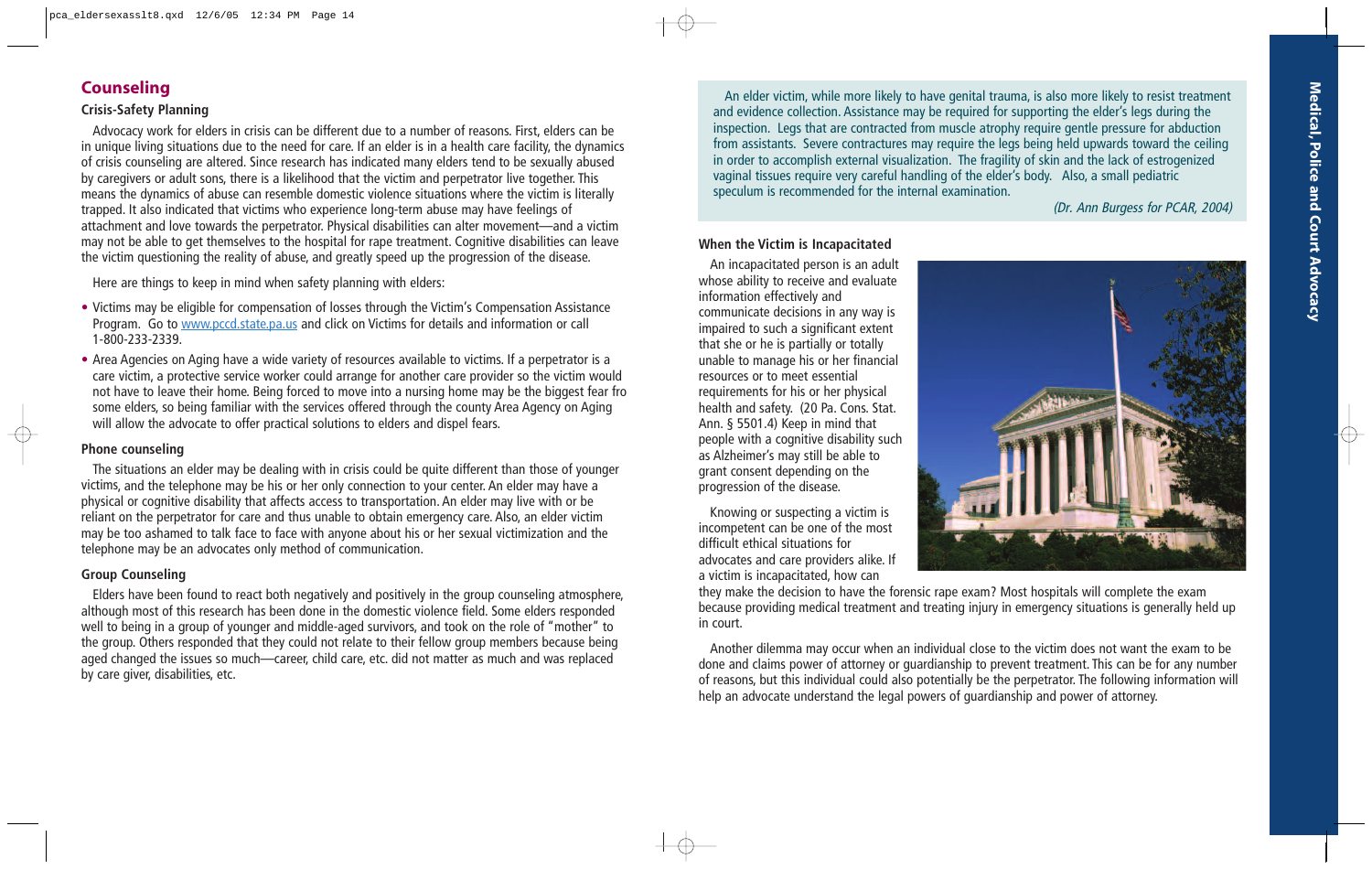# **Medical, Police and Court Advocacy**

#### **Medical Advocacy**

In crisis mode, getting an elder victim to the hospital may be more difficult than a younger victim. An elder may be physically unable to get to the hospital, incapacitated and not know to seek medical treatment, or may not want to seek medical treatment for any number of reasons including guilt, shame, and embarrassment.

#### **Forensic Exam:**

#### **Information to share with the nurse completing the forensic rape kit**

Evidence collection may be different in the elder than in the adult victim. One medical study was done on the medical implications of an elder, and found the effects to be much more profound than on a younger victim.

Fifty-two women age 55+ who sought treatment at the Memphis Sexual Assault Resource Center in Shelby County, Tennessee from January 1987 to September 1990 participated in a study, with the following results:

- 68.8 was the mean age of the older victims
- 89 percent of victims requested services within 24 hours of the assault.
- nine percent of victims had experienced a prior sexual assault.
- 72 percent of assaults occurred in the victim's home, although 80% of perpetrators were strangers to the victim.
- 70 percent of the assaults involved penile vaginal penetration.
- 51 percent of victims sustained genital injury (compared to 13% of victims age 18-45 served during the same time period). 28percent required surgical repair.
- Nine percent reported the assault (compared to 25 percent of victims age 18-45 served during the same time period).

Muram, D. Miller, K, and Cutler, A. (1992). Sexual Assault of the Elderly Victim. Journal of Interpersonal Violence, 7(1): 70-76.

A basic rule for nurses is to complete as much of the kit as possible, without the expectation that you will be able to gather as much evidence or receive the same cooperation with a younger victim. Also, always make sure everything in the kit is done with the consent of the victim; never with the use of force or drugs. Please see the next section for information on how to handle medical treatment when the victim is incapacitated.



#### **Communicating With Older People**

Communicating with older people often requires extra time and patience because of physical, psychological, and social changes of normal aging. Even more effort is needed in nursing homes where 60 to 90 percent of residents may actually have communication disabilities. Here are some tips:

- Before you begin your conversation, reduce background noises that may be distracting (turn off the radio or TV, close the door, move to a quieter place).
- Begin the conversation with casual topics (the weather, what the person had for lunch). Avoid crucial messages at the beginning.
- Continue conversation with familiar subjects such as family members and special interests of the person.
- Stick to a topic for awhile. Avoid quick shifts from topic to topic.
- Keep your sentences and questions short.
- Give the older person a chance to reminisce. Their memories are important to them.
- Allow extra time for responding. As people age, they function better at a slower tempo. Don't hurry them.
- Give the person choices to ease decisionmaking ("Do you want tea or coffee?" rather than "What do you want to drink?")
- Be an active listener. If you're not sure what is being said, look for hints from eye gaze and gestures. Then, take a guess ("Are you talking about the TV news? Yes? Tell me more. I didn't see it.")
- Make good use of verbal and nonverbal communication techniques. This is especially helpful when working with people who have various degrees of vision and hearing deficiencies.

#### Source:

www.asha.org/public/speech/development/communicating-betterwith-older-people.htm